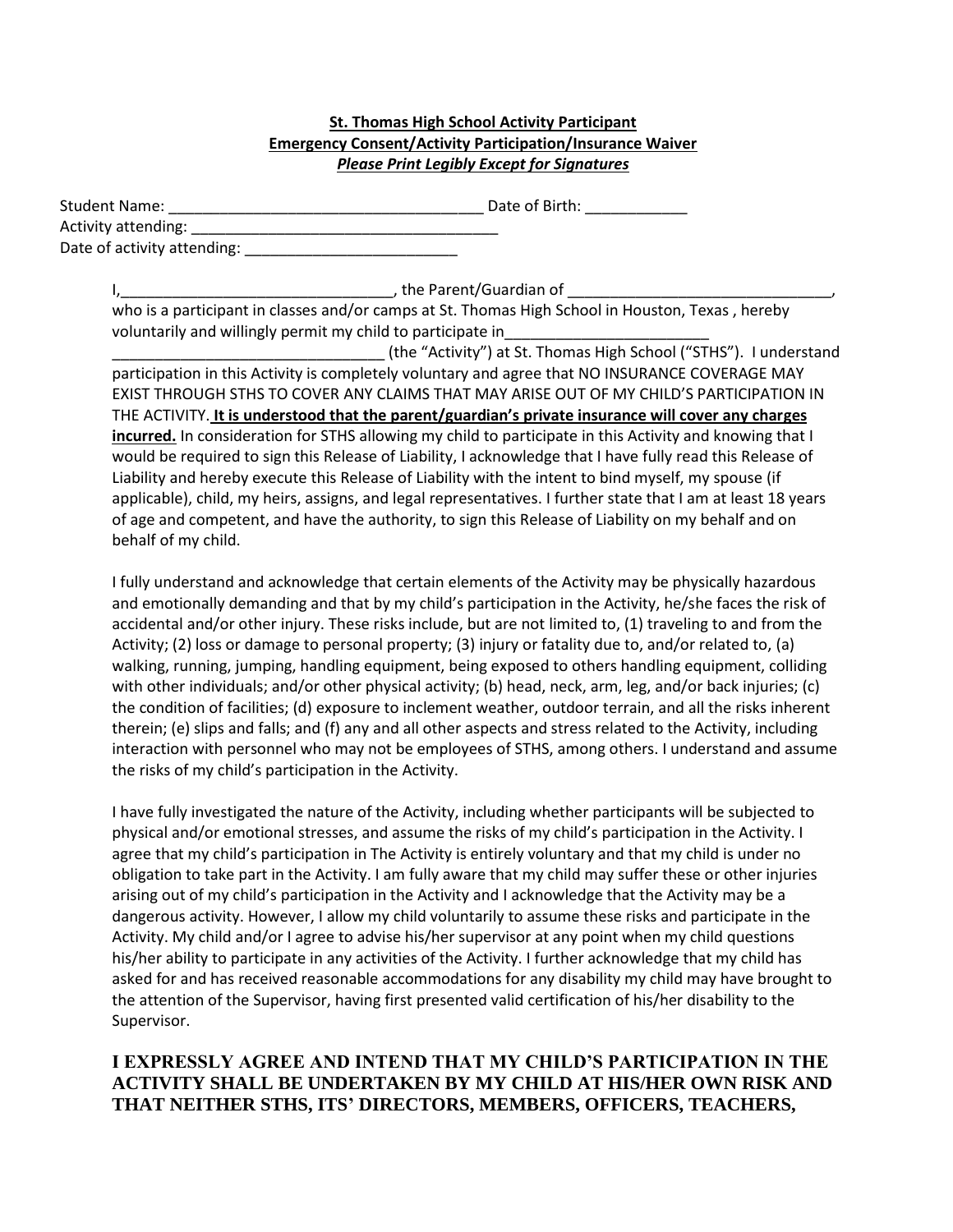**COACHES, EMPLOYEES, AGENTS NOR AFFILIATES NOR ASSIGNS SHALL BE LIABLE FOR ANY INJURIES, DAMAGES, CLAIMS, DEMANDS, ACTIONS OR CAUSES OF ACTION WHATSOEVER WHICH MAY ARISE OUT OF OR IN CONNECTION WITH MY CHILD'S PARTICIPATION IN THE ACTIVITY, WHETHER FROM ACTS OF ACTIVE OR PASSIVE NEGLIGENCE ON THE PART OF MY CHILD OR ON THE PART OF STHS, ITS DIRECTORS, MEMBERS, OFFICERS, TEACHERS, COACHES, EMPLOYEES, AGENTS, AFFILIATES AND ASSIGNS, AND I DO HEREBY FOREVER RELEASE, DISCHARGE, INDEMNIFY, HOLD HARMLESS AND WILL DEFEND STHS, ITS DIRECTORS, MEMBERS, OFFICERS, TEACHERS, COACHES, EMPLOYEES, AGENTS, AFFILIATES AND ASSIGNS FOR ANY SUCH INJURIES, DAMAGES, CLAIMS, DEMANDS, ACTIONS, OR CAUSES OF ACTION.**

The terms of this Release of Liability are to be governed by and construed under the laws of the State of Texas. In the event any term or provision of this Release of Liability is found to be unenforceable or void, in whole or in part, the term or provision concerned shall be construed as valid and enforceable to the maximum extent permitted by law, and the balance of this Release of Liability shall remain in full force and effect. I agree that exclusive venue for any dispute arising between STHS and me involving this Release of Liability in any way shall be in Harris County, Texas.

## *PHOTO – VIDEO RELEASE*

St. Thomas High School and its affiliates often use photographs and video images of students, faculty and staff in publications, media, public relations, fund raising and recruiting material.

### **We consent and give permission to St. Thomas High School and its affiliates to use photographs and/or video images of the student in publications, media, public relations, fund raising and recruiting material.**

#### *STUDENT CODE OF CONDUCT*

#### **STUDENTS NEED TO KEEP THEIR PERSONAL BELONGINGS (INCLUDING BACKPACKS) WITH THEM AT ALL TIMES. PLEASE DO NOT LEAVE ANY BELONGINGS IN THE HALL.**

Disciplinary action may be imposed whenever a student commits or attempts to commit any act of misconduct on the St. Thomas High School campus, including but not limited to:

- 1. Possession, use or distribution of an illegal or controlled substance, or look-alike drug.
- 2. Unauthorized and/or illegal possession, use or distribution of any alcoholic beverage.
- 3. Smoking, chewing or e-cigarettes are not permitted on campus at any time.
- 4. Theft of property or services.
- 5. Intentional or willful and wanton destruction of property.
- 6. Assault and/or battery.
- 7. Possession of a weapon.

8. Conduct which constitutes harassment or abuse that threatens the mental well-being, health or safety of any individual.

Any disciplinary problems arising in or out of the activity by any student will be reported to the Activity